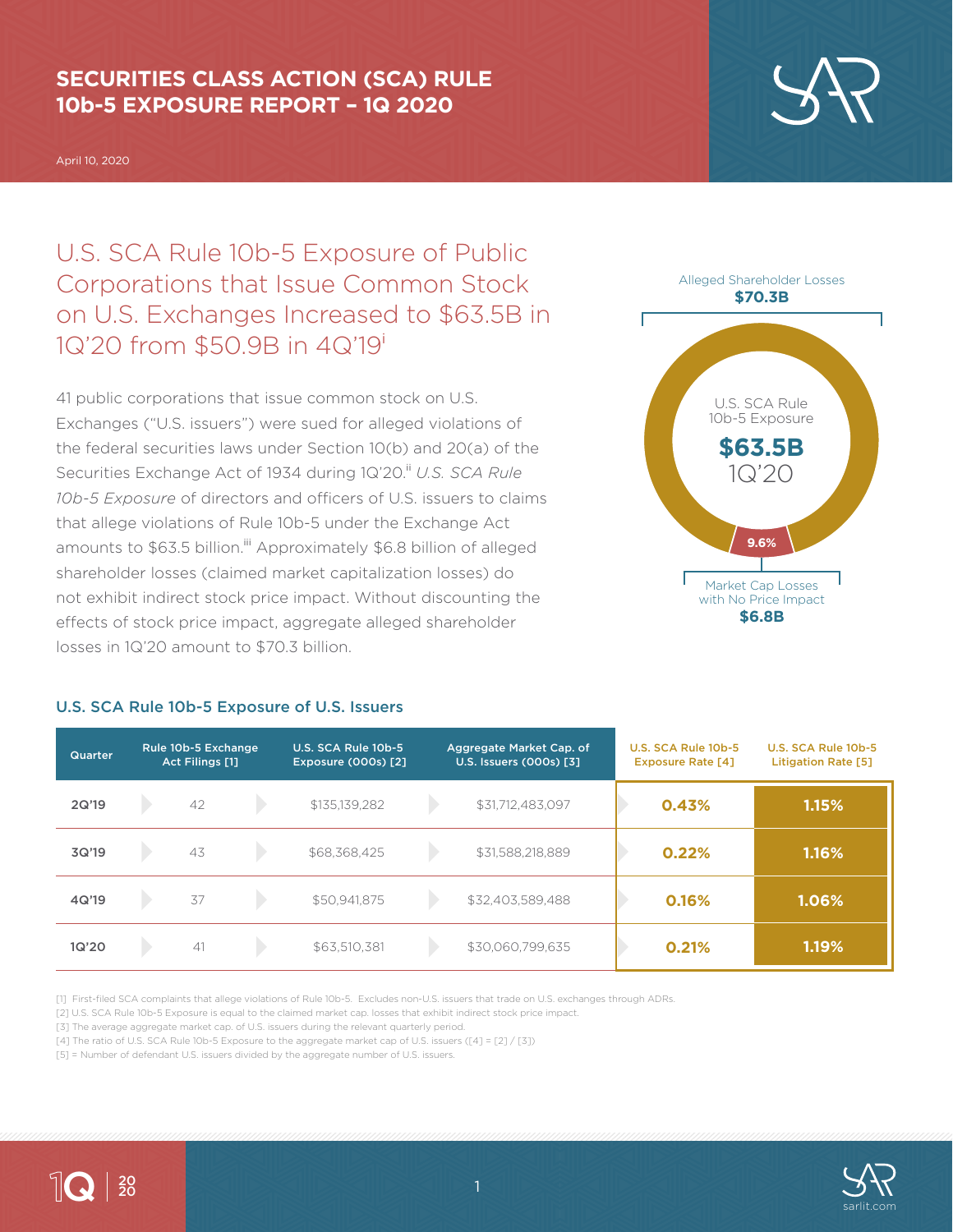In 1Q'20, aggregate *U.S. SCA Rule 10b-5 Exposure* increased by \$12.6 billion relative to 4Q'19. Notably, the aggregate market capitalization of U.S. issuers decreased by \$2.3 trillion, or 7.2% relative to  $4Q'19$ .<sup>iv</sup> The increase in *U.S. SCA Rule 10b-5 Exposure* combined with the decrease in the market capitalization of U.S. issuers results in an increase in the *U.S. SCA Rule 10b-5 Exposure Rate*, amounting to 0.21% basis points.

The 1Q'20 *U.S. SCA Rule 10b-5 Exposure Rate* is below the 2019 average of 0.26%, or approximately one fifth of a percentage point of the aggregate market capitalization of U.S. issuers listed on U.S. Exchanges. In 1Q'20 there was an increase of 13 basis points in the *U.S. SCA Rule 10b-5* 

*Litigation Rate*, which amounts to 1.19%. The *U.S. SCA Rule 10b-5 Litigation Rate* in 1Q'20 is the highest it has been during the preceding three quarters.

COVID-19 U.S. SCA Rule 10b-5 Litigation Exposure: The novel coronavirus has impacted the U.S. equity markets materially, even leading to an automated circuit breaker halting trading in the NYSE on March 9, 2020. Data and analysis indicate that investors have not sued publicly traded corporations indiscriminately over COVID-19 related allegations during 1Q'20. The *SCA Rule 10b-5 Exposure* of the private securities actions directly related to COVID-19 amounts to \$2.7 billion, or 4.32% of \$63.5 billion in aggregate *U.S. SCA Rule 10b-5 Exposure*. v

### Price Impact Summary of Alleged Corrective Disclosures

| Quarter | Rule 10b-5 Exchange<br>Act Filings [1] | <b>Alleged Corrective</b><br><b>Disclosures</b> [2] | <b>Alleged Corrective Disclosures</b><br>with No Price Impact [3] | % of Corrective Disclosures<br>with No Price Impact [4] |
|---------|----------------------------------------|-----------------------------------------------------|-------------------------------------------------------------------|---------------------------------------------------------|
| 2Q'19   | 42                                     | 68                                                  | 8                                                                 | 12%                                                     |
| 3Q'19   | 43                                     | 65                                                  | 13                                                                | 20%                                                     |
| 4Q'19   | 37                                     | 69                                                  | 16                                                                | 23%                                                     |
| 1Q'20   | 41                                     | 72                                                  | 16                                                                | 22%                                                     |

[1] First-filed SCA complaints that allege violations of Rule 10b-5. Excludes non-U.S. issuers that trade through ADRs.

[2] The number of alleged corrective disclosures identified in the sample of SCA complaints.

[3] The number of alleged corrective disclosures that do not exhibit a statistically significant one-day residual stock price return at the 95% confidence standard.

[4] The ratio of the number of alleged corrective disclosures that do not exhibit indirect price impact to the total number of alleged corrective disclosures in the

sample  $(141 = 131 / 121)$ .

During 1Q'20, SAR accounted for 65 SCAs against U.S. issuers that allege violations of Rule 10b-5 via 131 claimed corrective disclosures.<sup>vi</sup> After consolidating for seemingly related allegations in the filed SCAs against individual U.S. issuers, SAR accounted for 41 filed claims. A total of 72 corrective disclosures have been alleged against 41 U.S. issuers based on the first-filed SCA complaints.<sup>vii, viii</sup> Of the 72 corrective disclosures alleged during 1Q'20, 16 (22%)

do not exhibit indirect stock price impact *(Halliburton II)* and do not meet the thresholds of the heightened pleading standards of loss causation *(Dura).*ix This amounts to \$6.8 billion in 1Q'20, just slightly greater than the \$6.6 billion exhibited in  $4Q'19$ .<sup>x</sup> Empirical evidence indicates that over one fifth (\$6.8 billion) of alleged stock price declines claimed by shareholders in 1Q'20 do not exhibit indirect stock price impact.

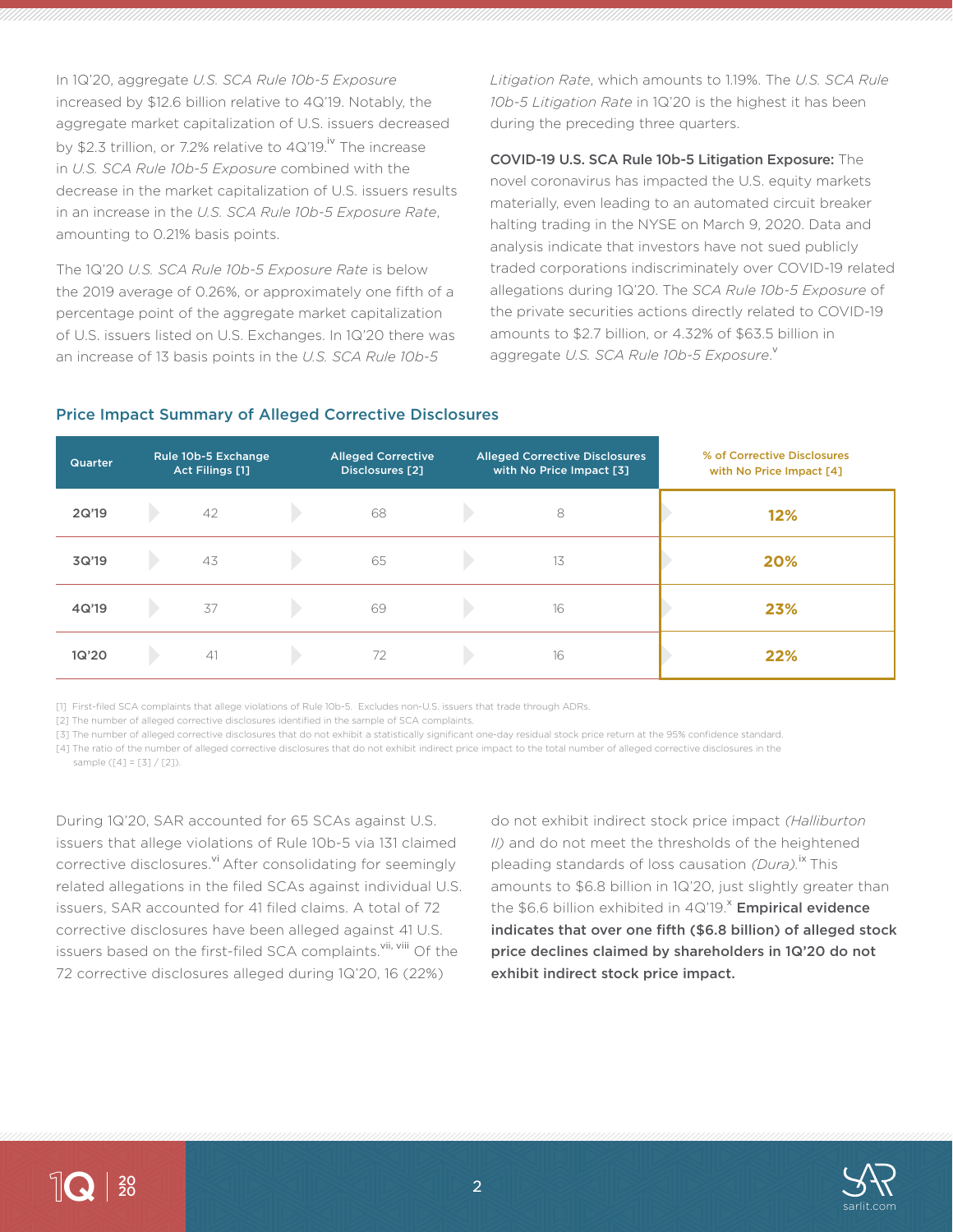# SCA RULE 10b-5 EXPOSURE BY **INDUSTRY SECTOR**

## In 1Q'2020, 9.6% Of Economic Losses Borne by Shareholders Do Not Exhibit Indirect Price Impact

Out of the 41 SCA Exchange Act claims filed in 1Q'20, 9 (or 22%) were filed against Retail and Consumer companies, 8 (or 20%) against Pharma/Biotech companies, and 5 (or 12%) against Health Care companies. The three sectors with the greatest *SCA Rule 10b-5 Exposure* are Health Care, Retail/Consumer Products, and Hardware/Semiconductor companies. *SCA Rule 10b-5 Exposure* against U.S. issuers in these three sectors amounts to \$40.1 billion (63% of aggregate *U.S. SCA Rule 10b-5 Exposure*).

Data and analysis indicate that the industry sectors with the greatest effect to claimed shareholder losses for lack of price impact on alleged stock price declines are Auto, Pharma/Biotech, and Hardware/Semiconductor companies. In the single claim against an Auto company, event study results indicate no price impact. 21% (\$870 million) of claimed market capitalization losses on the 8 SCAs against Pharma/Biotech companies do not exhibit price impact. 18% (\$2.4 billion) of claimed market capitalization losses on the 3 SCAs against Hardware/Semiconductor companies do not exhibit price impact.

#### U.S. SCA Rule 10b-5 Exposure by Industry Sector in 1Q'20

| Industry Sector [1]             | Rule 10b-5 Exchange<br>Act Filings [2] | <b>Alleged Shareholder</b><br>Losses (000s) [3] | <b>Market Cap. Losses</b><br>with No Price Impact<br>(000s) [4] | U.S. SCA Rule 10b-5<br>Exposure (000s) [5] | % of Market Cap. Losses<br>with No Price Impact [6] |
|---------------------------------|----------------------------------------|-------------------------------------------------|-----------------------------------------------------------------|--------------------------------------------|-----------------------------------------------------|
| Auto                            |                                        | \$909,161                                       | \$909,161                                                       | \$0                                        | 100%                                                |
| <b>Energy</b>                   | $\overline{2}$                         | \$2,439,157                                     | \$0                                                             | \$2,439,157                                | 0%                                                  |
| <b>Financial</b>                | 3                                      | \$5,499,213                                     | \$442,026                                                       | \$5,057,188                                | 8%                                                  |
| Hardware/Semiconductor          | 3                                      | \$13,009,468                                    | \$2.379.941                                                     | \$10,629,528                               | 18%                                                 |
| <b>Health Care</b>              | 5                                      | \$16,004,254                                    | \$0                                                             | \$16,004,254                               | 0%                                                  |
| <b>Industrial</b>               | $\overline{2}$                         | \$3,154,113                                     | \$0                                                             | \$3,154,113                                | 0%                                                  |
| <b>Materials</b>                | 3                                      | \$1,114,545                                     | \$24,134                                                        | \$1,090,411                                | 2%                                                  |
| <b>Media</b>                    | 1                                      | \$1,650,956                                     | \$0                                                             | \$1,650,956                                | 0%                                                  |
| Pharma/Biotech                  | 8                                      | \$4,178,134                                     | \$870,109                                                       | \$3,308,025                                | 21%                                                 |
| <b>Real Estate</b>              |                                        | \$5,941,331                                     | \$0                                                             | \$5,941,331                                | 0%                                                  |
| <b>Retail/Consumer Products</b> | $\circ$                                | \$15,644,993                                    | \$2,132,399                                                     | \$13,512,594                               | 14%                                                 |
| <b>Software</b>                 | 3                                      | \$722,825                                       | \$0                                                             | \$722,825                                  | 0%                                                  |
| <b>Telecom</b>                  | $\circ$                                | \$0                                             | \$0                                                             | \$0                                        | 0%                                                  |
| 1Q 2020 Total:                  | 41                                     | \$70,268,151                                    | \$6,757,770                                                     | \$63,510,381                               | 9.6%                                                |

[1] Industry sector is based on the defendant corporation's SIC code.

[2] First-filed SCA complaints that allege violations of Rule 10b-5. Excludes non-U.S. issuers that trade on U.S. exchanges through ADRs.

[3] Market cap. losses of U.S. issuers listed as defendants in the sample of SCAs unadjusted for alleged corrective disclosures that do not exhibit price impact.

[4] Market cap. losses of U.S. issuers listed as defendants in the sample of SCAs that do not exhibit price impact.

[5] U.S. SCA Rule 10b-5 Exposure is equal to the claimed market cap. losses that exhibit indirect stock price impact ([5]=[3]-[4]).  $[6] = [4]/[3]$ 



 $\sqrt{2}$   $\frac{20}{20}$ 

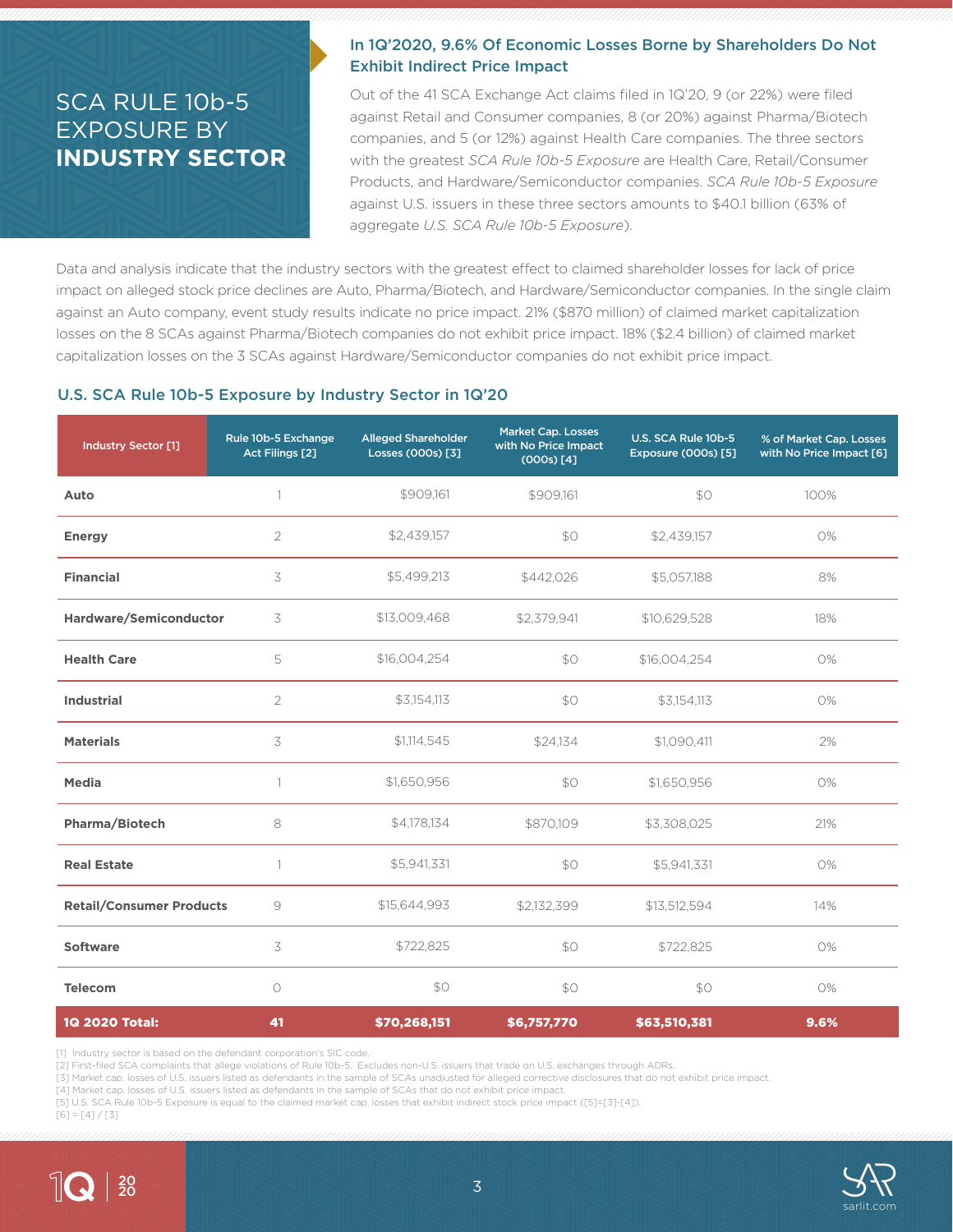# SCA RULE 10b-5 EXPOSURE OF **U.S. LARGE CAP** CORPORATIONS<sup>xi</sup>

### *SCA Rule 10b-5 Exposure* of Large Cap Corporations Amounted to Approximately \$55 Billion in 1Q'20

This is a *notable increase of 33.61%*, or \$13.8 billion relative to 4Q'19. 18 large cap corporations were sued for alleged violations of Rule 10b-5 during 1Q'20 – an increase of 2 – relative to 4Q'19. The average aggregate market capitalization of U.S. large cap corporations, based on the market capitalization range of the S&P500 Index during 1Q'20, was \$28.1 trillion.<sup>xii</sup> This is a decrease in aggregate market capitalization of \$2.3 trillion. or 7.48%, relative to 4Q'19. Given the material increase in exposure combined with the decrease in aggregate market capitalization for large cap corporations, the *SCA Rule 10b-5 Exposure Rate* increased by 6 basis points to 20 in 1Q'20. The *SCA Rule 10b-5 Litigation Rate* for large cap corporations surpassed 2%, to 2.01%, for the first time since 1Q'19.



1Q'20 U.S. Large Cap Analysis: The *SCA Rule 10b-5 Exposure* for large cap corporations in 1Q'20 increased by 33.6% but remained far below the peak on 2Q'19 when exposure amounted to \$125.4 billion. The increase in the *SCA Rule 10b-5 Exposure Rate* for large cap corporations is driven by the increase in *SCA Rule 10b-5 Exposure* and the decrease in the aggregate market capitalization impacted by the equity markets' reaction to the COVID-19 pandemic. 1Q'20 is also the third consecutive quarter where the number of defendant large cap corporations increased, resulting in a *SCA Rule 10b-5 Litigation Rate* that is twice what the rate was in 2Q'19 (1.01%). In summary, during 1Q'20 directors and officers of large cap corporations faced a demonstrable increase in shareholder class action litigation exposure.

#### Large Cap SCA Rule 10b-5 Exposure of U.S. Issuers

| Quarter | No. of Large Cap<br><b>Defendants</b> | Large Cap SCA Rule<br>10b-5 Exposure (000s) | Aggregate Market Cap.<br>of Large Caps (000s) | Large Cap SCA Rule<br>10b-5 Exposure Rate | Large Cap SCA Rule<br>10b-5 Litigation Rate |
|---------|---------------------------------------|---------------------------------------------|-----------------------------------------------|-------------------------------------------|---------------------------------------------|
| 2Q'19   | $\mathcal{Q}$                         | \$125,410,639                               | \$29,531,839,268                              | 0.42%                                     | $1.01\%$                                    |
| 3Q'19   | 13                                    | \$56,074,874                                | \$29,497,110,880                              | 0.19%                                     | 1.43%                                       |
| 4Q'19   | 16                                    | \$41,139,526                                | \$30,371,942,197                              | 0.14%                                     | 1.87%                                       |
| 1Q'20   | 18                                    | \$54,966,106                                | \$28,098,908,799                              | 0.20%                                     | 2.01%                                       |

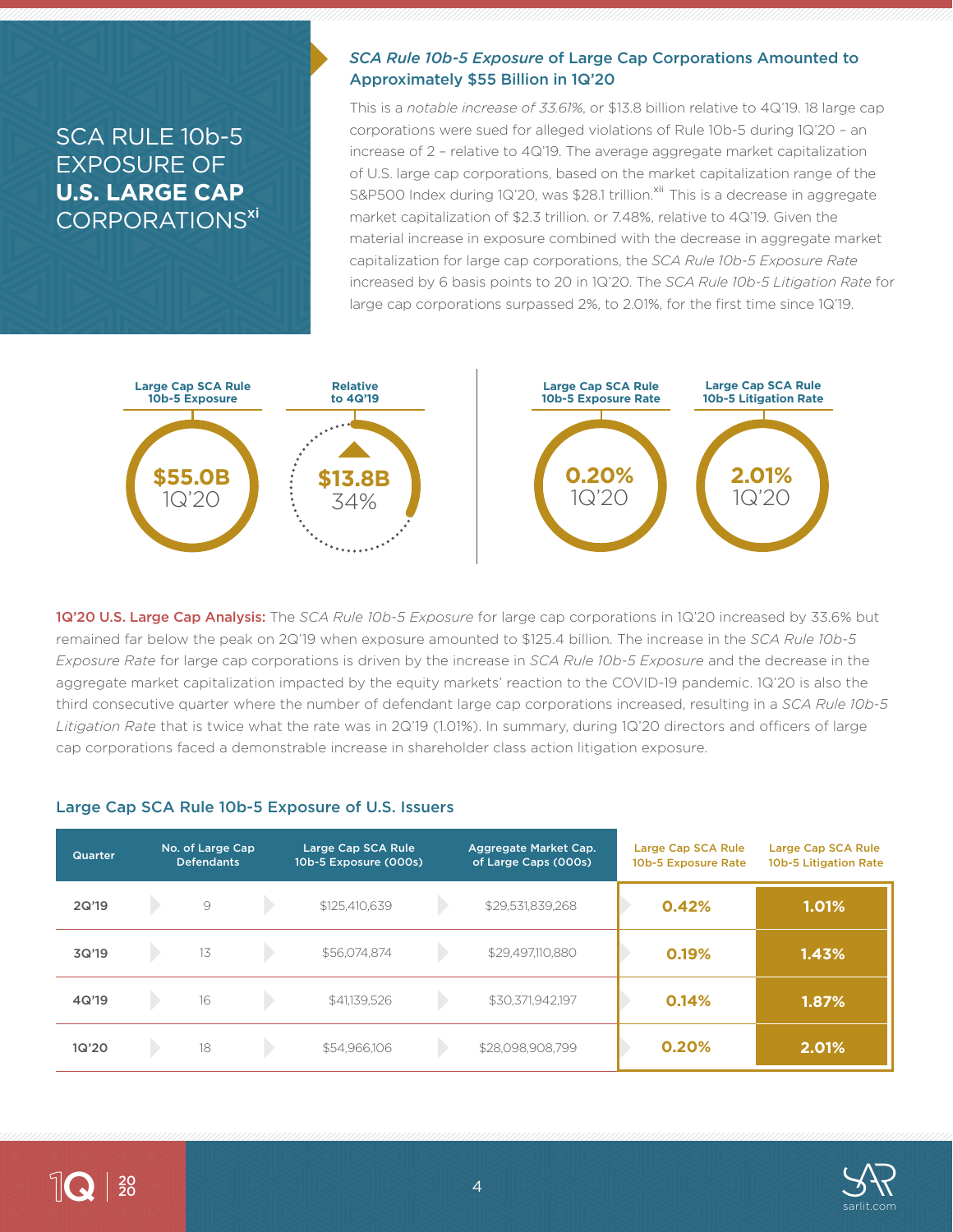# SCA RULE 10b-5 EXPOSURE OF **U.S. MID CAP** CORPORATIONS<sup>xiii</sup>

### *SCA Rule 10b-5 Exposure* of Mid Cap Corporations was \$5.3 Billion During 1Q'20

This is a *notable decrease of 33.58%*, or \$2.7 billion relative to 4Q'19. 7 mid cap corporations were sued for alleged violations of Rule 10b-5 during 1Q'20. The average aggregate market capitalization of U.S. mid cap corporations, based on the market capitalization range of the S&P MidCap 400 Market Index during 1Q'20, was \$1.29 trillion.<sup>xiv</sup> In 1Q'20, the *SCA Rule 10b-5 Exposure Rate* of mid caps corporations decreased to 41 basis points. This is a decrease of 18 basis points relative to 4Q'19. The *SCA Rule 10b-5 Litigation Rate* for mid cap corporations remained steady quarter-overquarter at 1.12%, given the fact that 7 mid cap corporations were also sued in 4Q'19.



1Q'20 U.S. Mid Cap Analysis: The *SCA Rule 10b-5 Exposure* of mid cap corporations during 1Q'20 was the lowest during the preceding four quarters. The aggregate market cap of mid cap corporations also fell to the lowest amount during the preceding four quarters, driven by the equity market's reaction to the COVID-19 pandemic. The 4.6% decrease in the aggregate market capitalization of mid cap corporations in 1Q'20 also tempered the decline of the *SCA Rule 10b-5 Exposure Rate*. In summary, during 1Q'20 directors and officers of mid cap corporations faced a decrease in shareholder class action litigation exposure.

#### Mid Cap SCA Rule 10b-5 Exposure of U.S. Issuers

| Quarter | No. of Mid Cap<br><b>Defendants</b> | Mid Cap SCA Rule<br>10b-5 Exposure (000s) | Aggregate Market Cap.<br>of Mid Caps (000s) | Mid Cap SCA Rule<br>10b-5 Exposure Rate | Mid Cap SCA Rule<br>10b-5 Litigation Rate |
|---------|-------------------------------------|-------------------------------------------|---------------------------------------------|-----------------------------------------|-------------------------------------------|
| 2Q'19   | $11 -$                              | \$5,829,053                               | \$1,450,236,718                             | 0.40%                                   | 1.69%                                     |
| 3Q'19   | 13                                  | \$6,913,547                               | \$1,381,486,227                             | 0.50%                                   | 2.02%                                     |
| 4Q'19   | $\overline{7}$                      | \$7,950,448                               | \$1,354,346,904                             | 0.59%                                   | $1.17\%$                                  |
| 1Q'20   | $\overline{\phantom{1}}$            | \$5,280,307                               | \$1,291,795,762                             | 0.41%                                   | 1.12%                                     |

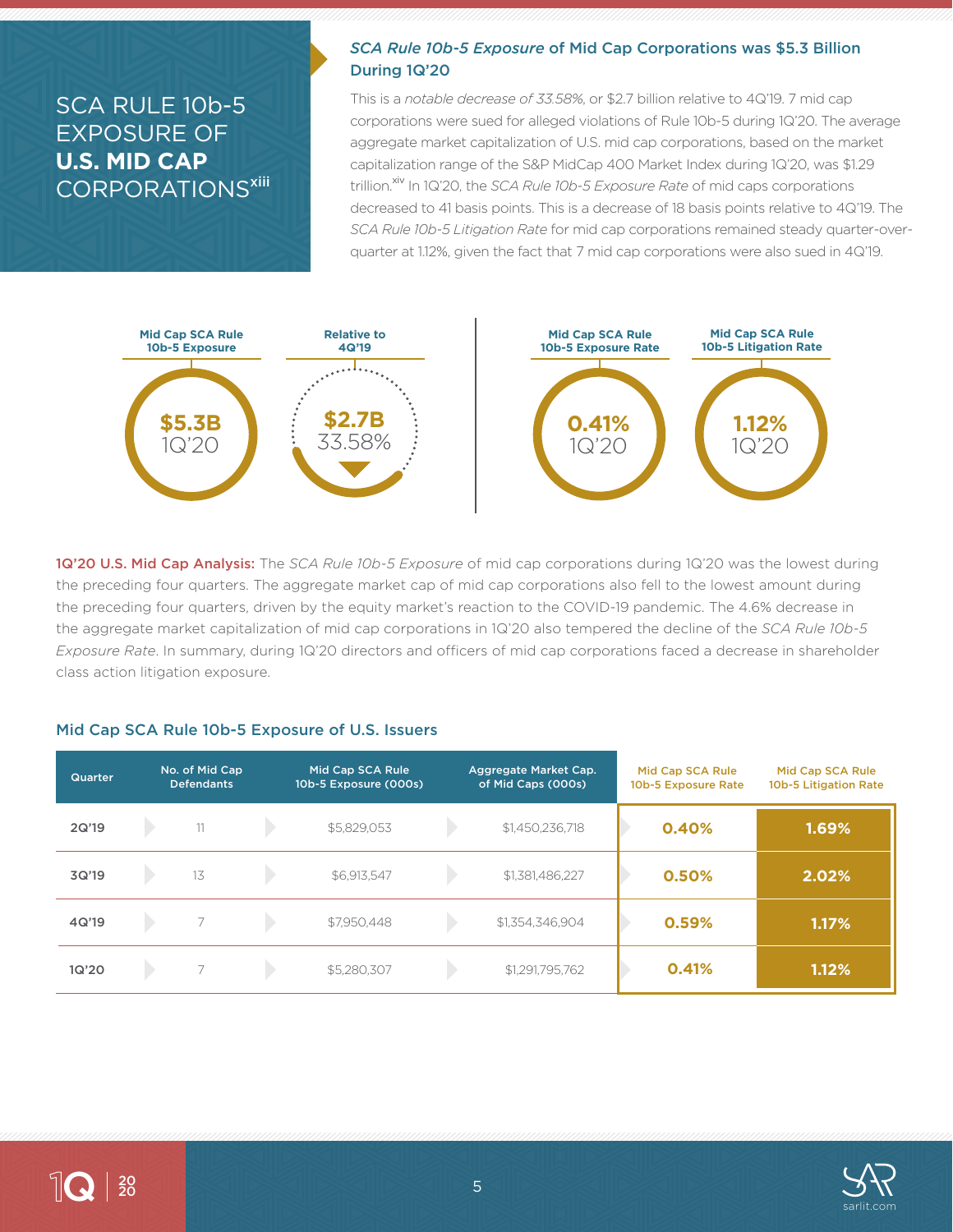# SCA RULE 10b-5 EXPOSURE OF **U.S. SMALL CAP** CORPORATIONS<sup>xv</sup>

## *SCA Rule 10b-5 Exposure* of Small Cap Corporations Increased Substantially to \$3.3 Billion in 1Q'20 from \$1.9 Billion in 4Q'19

That is a material increase of 76.25%. The average aggregate market capitalization of U.S. small cap corporations, based on the market capitalization range of the S&P SmallCap 600 Market Index during 1Q'20, was \$670 billion.<sup>xvi</sup> In 1Q'20, the *SCA Rule 10b-5 Exposure Rate* of small cap corporations was 49 basis points. This is a material increase of 21 basis points relative to 4Q'19. The *SCA Rule 10b-5 Litigation Rate* for small cap corporations also increased by 14 basis points to 0.83%.



1Q'20 U.S. Small Cap Analysis: *SCA Rule 10b-5 Exposure* of small cap defendants rebounded from the dip experienced in 4Q'19 but was still less than exposure exhibited in 2Q'19 and 3Q'19. The aggregate market cap of small cap corporations continued to fall for the fifth consecutive quarter, which results in an increase in the *SCA Rule 10b-5 Exposure Rate* for each additional dollar of alleged market capitalization losses.

### Small Cap SCA Rule 10b-5 Exposure of U.S. Issuers

| <b>Quarter</b> | No. of Small Cap<br><b>Defendants</b> | SCA Rule 10b-5<br>Exposure (000s) | Aggregate Market Cap.<br>of Small Caps (000s) | <b>Small Cap SCA Rule</b><br>10b-5 Exposure Rate | <b>Small Cap SCA Rule</b><br>10b-5 Litigation Rate |
|----------------|---------------------------------------|-----------------------------------|-----------------------------------------------|--------------------------------------------------|----------------------------------------------------|
| 2Q'19          | 22                                    | \$3,899,590                       | \$730,407,111                                 | 0.53%                                            | 1.04%                                              |
| 3Q'19          | 17                                    | \$5,380,004                       | \$709,621,783                                 | 0.76%                                            | 0.79%                                              |
| 4Q'19          | 14                                    | \$1,851,901                       | \$677,300,387                                 | 0.27%                                            | 0.69%                                              |
| 1Q'20          | 16                                    | \$3,263,967                       | \$670,095,073                                 | 0.49%                                            | 0.83%                                              |

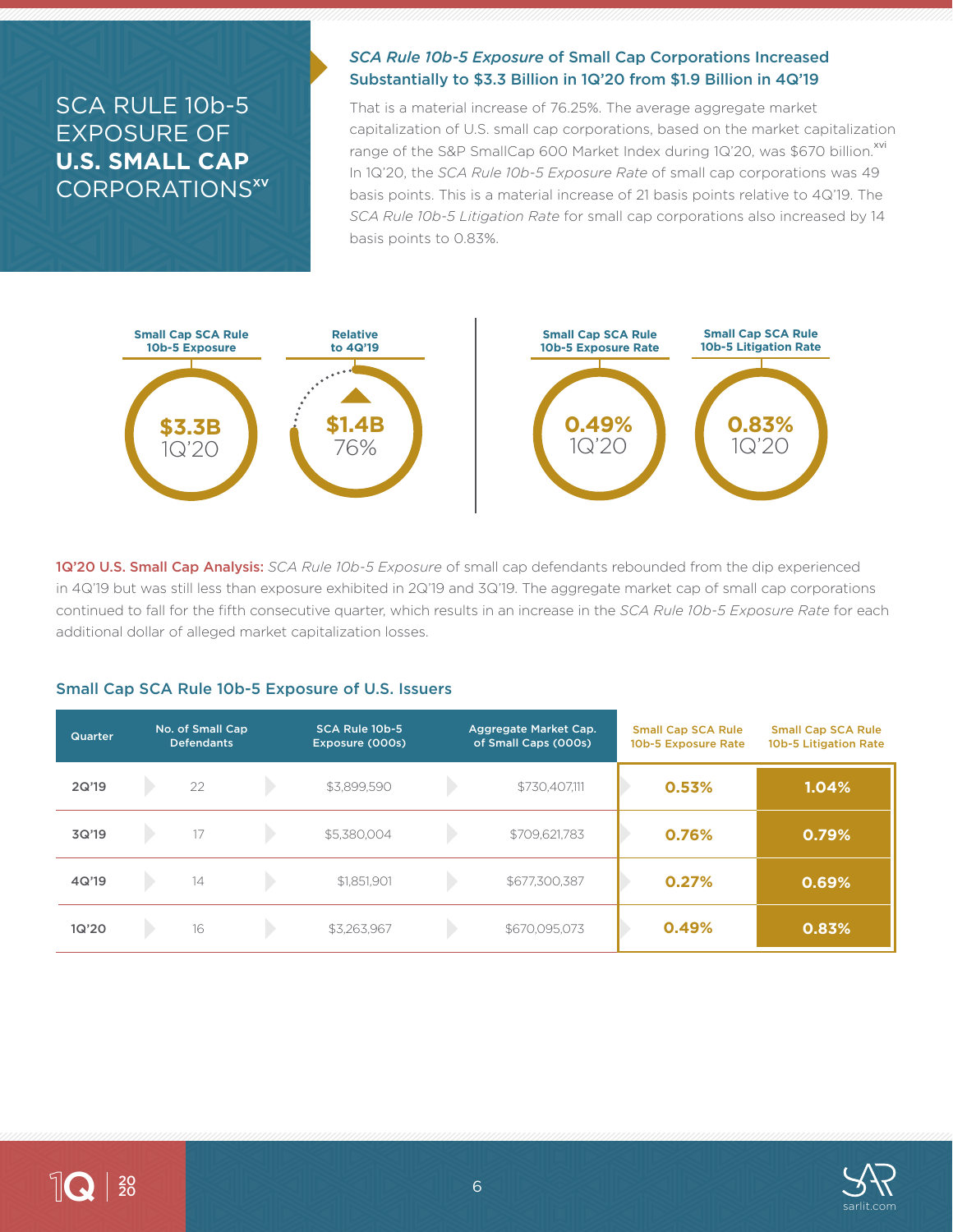# The *ADR SCA Rule 10b-5 Exposure* of non-U.S. issuers in 1Q 2020 amounts to \$11.7 billion<sup>xvii</sup>

6 non-U.S. corporations that trade on U.S. exchanges through ADRs ("non-U.S. issuers) were sued for alleged violations of the federal securities laws under Section 10(b) and 20(a) of the Securities Exchange Act of 1934 during 1Q'20.<sup>xviii</sup> *ADR SCA Rule 10b-5 Exposure* for directors and officers of non-U.S. issuers to claims that allege violations of Rule 10b-5 under the Exchange Act amounts to \$11.7 billion.<sup>xix</sup> Approximately \$824 million of market capitalization declines that have been claimed as investor losses by a proposed class of common stock shareholders do not exhibit indirect price impact. Without discounting the effects of stock price impact, claimed shareholder losses against directors and officers of non-U.S. issuers, amounts to \$12.5 billion in 1Q'20.

In 1Q'20, the *ADR SCA Rule 10b-5 Exposure Rate* amounts to 5 basis points, based on the aggregate market capitalization of non-U.S. issuers of \$25 billion. The *ADR SCA Rule 10b-5 Litigation Rate* is 0.30% based on the number of non-U.S. issuers that trade in the NYSE, NASDAQ, and over-the-counter in the U.S.

### ADR SCA Rule 10b-5 Exposure of Non-US Issuers



| <b>Quarter</b> | No. of Defendant<br>Non-U.S. Issuers [1] |  | ADR SCA Rule 10b-5<br><b>Exposure (000s) [2]</b> |  | Aggregate Market Cap.<br>Of Non-US Issuers [3] | ADR SCA Rule 10b-5<br><b>Exposure Rate [4]</b> | ADR SCA Rule 10b-5<br>Litigation Rate [5] |
|----------------|------------------------------------------|--|--------------------------------------------------|--|------------------------------------------------|------------------------------------------------|-------------------------------------------|
| 1Q'20          |                                          |  | \$11,684,707                                     |  | \$25.043.412.187                               | 0.05%                                          | 0.30%                                     |

[1] First-filed SCA complaints that allege violations of Rule 10b-5 against non-U.S. issuers. Excludes U.S. issuers that trade on U.S. exchanges.

[2] ADR SCA Rule 10b-5 Exposure is equal to the claimed market cap. losses that exhibit indirect stock price impact.

[3] The aggregate market cap. of non-U.S. issuers.

[4] The ratio of ADR SCA Rule 10b-5 Exposure to the aggregate market cap of non-U.S. issuers. ([4] = [2] / [3])

[5] = Number of defendant non-U.S. issuers divided by the aggregate number of non-U.S. issuers.

## Price Impact Summary of Alleged Corrective Disclosures of Non-U.S. Issuers

| <b>Quarter</b> | ADR Rule 10b-5<br><b>Exchange Act Filings [1]</b> | <b>Alleged Corrective</b><br>Disclosures [2] | <b>Alleged Corrective Disclosures</b><br>with No Price Impact [3] | % of Corrective Disclosures<br>with No Price Impact [4] |
|----------------|---------------------------------------------------|----------------------------------------------|-------------------------------------------------------------------|---------------------------------------------------------|
| 1Q'20          |                                                   |                                              |                                                                   | 21%                                                     |

[1] First-filed SCA complaints that allege violations of Rule 10b-5 against non-U.S. issuers that trade on U.S. exchanges through ADRs. Excludes U.S. issuers.

[2] The total number of alleged corrective disclosures identified in the sample of SCA complaints.

[3] The total number of alleged corrective disclosures that do not exhibit a statistically significant one-day residual stock price return at the 95% confidence standard.

[4] The ratio of the number of alleged corrective disclosures that do not exhibit indirect price impact to the total number of alleged corrective disclosures in the sample ([4] = [3] / [2]).